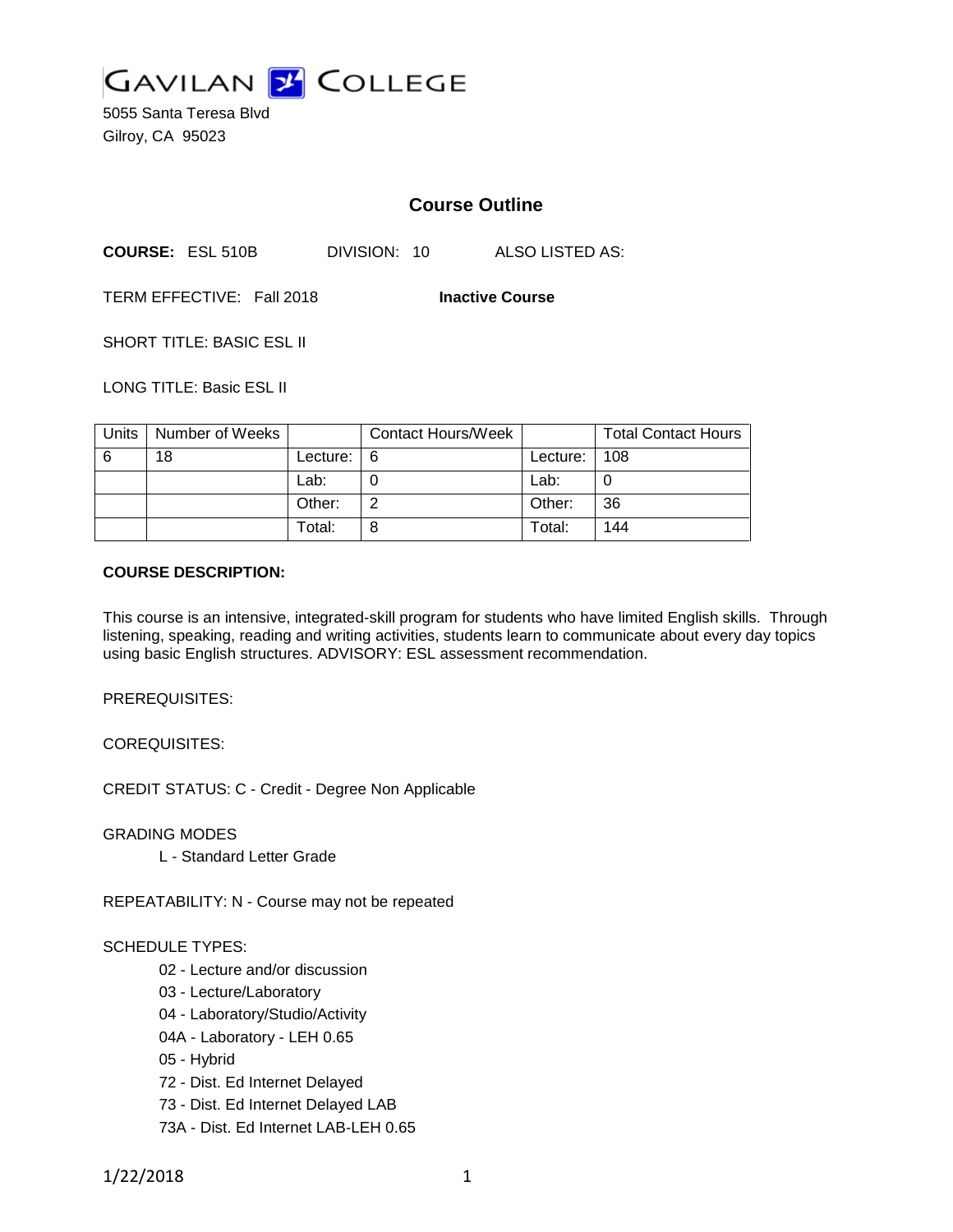## **STUDENT LEARNING OUTCOMES:**

1. Ask and answer yes/no, information, personal, community based questions and conduct short conversations in simple present, present continuous and simple past tenses.

Measure: Individual Oral Interview

PLO:

ILO: 1,2,4,6

GE-LO:

Year assessed or anticipated year of assessment: 2014

2. Demonstrate the ability to read simple paragraphs using the vocabulary related to the life-skills topics covered.

Measure: Read passages and answer comprehension questions on exams and homework

PLO:

ILO: 2

GE-LO:

Year assessed or anticipated year of assessment: 2014

3. Write simple sentences using the basic vocabulary and grammatical structures covered in the course such as: simple present, present continuous and simple past tenses.

Measure: written exams, homework

PLO:

ILO: 3

GE-LO:

Year assessed or anticipated year of assessment: 2014

## **CONTENT, STUDENT PERFORMANCE OBJECTIVES, OUT-OF-CLASS ASSIGNMENTS**

Inactive Course: 11/27/2017

6 Hours

CONTENT - Course Outline Review, Introductions, Personal Information and Basic School Information STUDENT PERFORMANCE OBJECTIVES – Students will read and listen to an explanation of the course outline and classroom policies. Students will introduce themselves and others. They will ask and respond to personal information questions both in verbal and

written form with accurate spelling (first and last name, address, email

address, phone number, age, birthday, marital status, number of children,

native country, first language). They will identify things in the

classroom, follow classroom instructions, and use basic classroom language such

as: How do you say this in English? What does X mean? How do you spell X?

I don't understand. Can you repeat that please? I was absent because… I was

late because… I need help. etc.

Students will use the following structures in spoken and written

form: subject pronouns and the BE verb, possessive adjectives, singular and plural nouns,

basic location prepositions, questions with who, where and what, yes/no

questions, imperatives.

(Spoken and written structures are mentioned at the time they receive a major focus.

However, these structures may well appear several times in oral and written work,

both before and after their focused presentation.)

HOMEWORK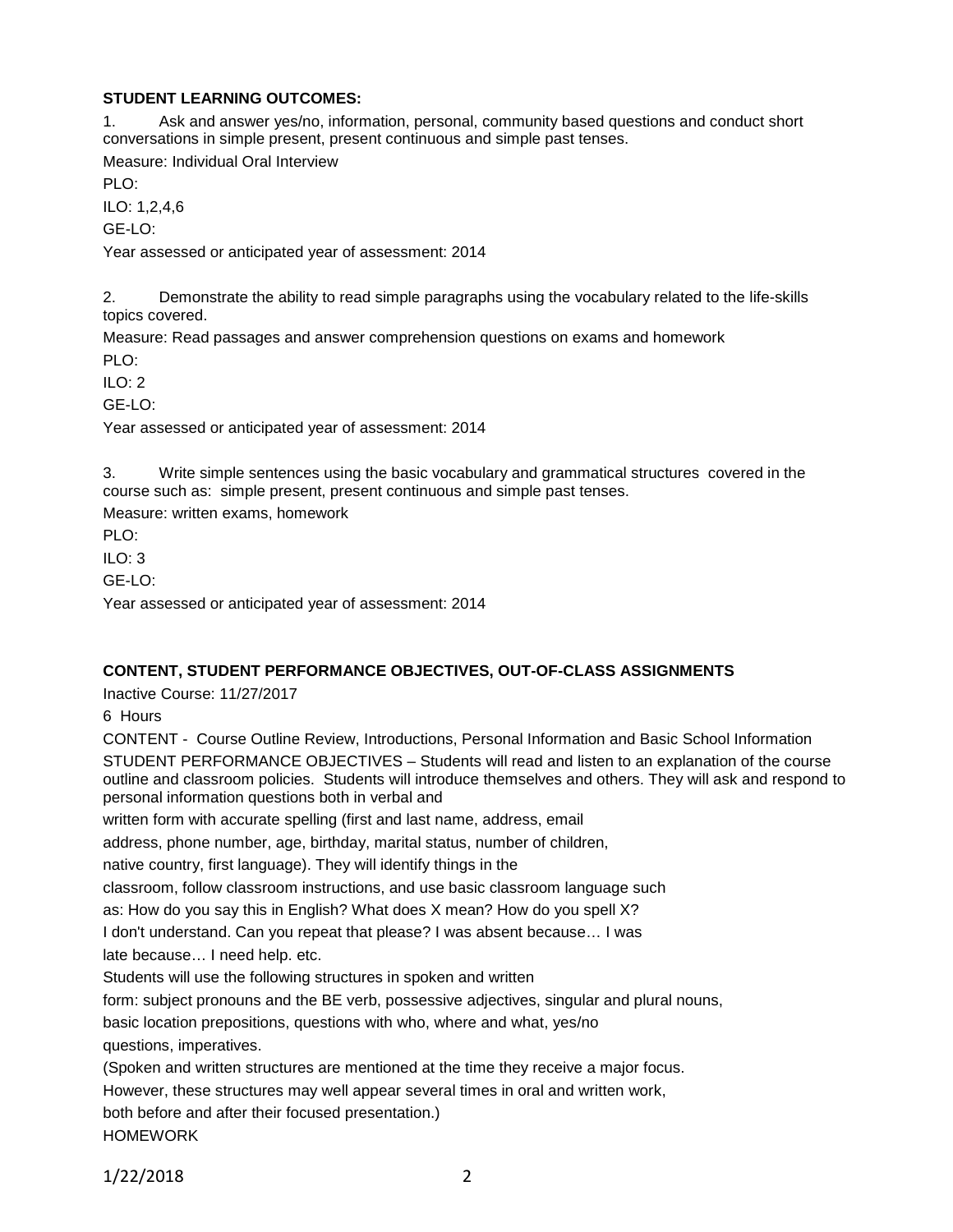Review material covered in textbook.

Do reading and writing activities in textbook and on handouts.

Communicate in English using vocabulary and structures studied.

15 Hours

CONTENT – Common Activities

STUDENT PERFORMANCE OBJECTIVES - Students will describe common activities

by speaking, reading, and writing sentences(affirmatives, negatives, information and yes/no questions) using the present continuous tense. They will identify important places in the community and describe their location using "There is/are" and prepositions. They will read short paragraphs.

## HOMEWORK

Review material covered in textbook.

Do reading and writing activities in textbook and on handouts.

Communicate in English using vocabulary and structures studied.

15 Hours

CONTENT – Describing People, Things and the Weather

STUDENT PERFORMANCE OBJECTIVES – Students will use simple, comparative, and superlative adjectives to describe family members and other people, places, things and the weather.

### HOMEWORK

Review material covered in textbook.

Do reading and writing activities in textbook and on handouts.

Communicate in English using vocabulary and structures studied.

10 Hours

CONTENT – Shopping

STUDENT PERFORMANCE OBJECTIVES – Students will use descriptive adjectives, demonstrative adjectives, singular and plural nouns, the present continuous tense and basic idiomatic phrases that are needed for shopping.

### HOMEWORK

Review material covered in textbook.

Do reading and writing activities in textbook and on handouts.

Communicate in English using vocabulary and structures studied.

20 Hours

## CONTENT – Daily Routines

STUDENT PERFORMANCE OBJECTIVES – Students will speak and write about their daily routines, school, work, and hobbies using the simple present tense. Students will write affirmative and negative sentences, as well as information and yes/no questions. They will utilize frequency adverbs and object pronouns.

### **HOMEWORK**

Review material covered in textbook.

Do reading and writing activities in textbook and on handouts.

Communicate in English using vocabulary and structures studied.

20 Hours

CONTENT – Emotions, Activities, and Occupations

STUDENT PERFORMANCE OBJECTIVES – Students will use adjectives to describe emotions.

Students will use can/can´t to describe abilities and job responsibilities. Students will read and write sentences (aff., neg., ques. & short answers) and short paragraphs that contrast the simple present tense with the present continuous tense. Students will ask and answer questions using the correct auxiliaries (Do/Does vs. Am/Is/Are).

### **HOMEWORK**

Review material covered in textbook.

Do reading and writing activities in textbook and on handouts.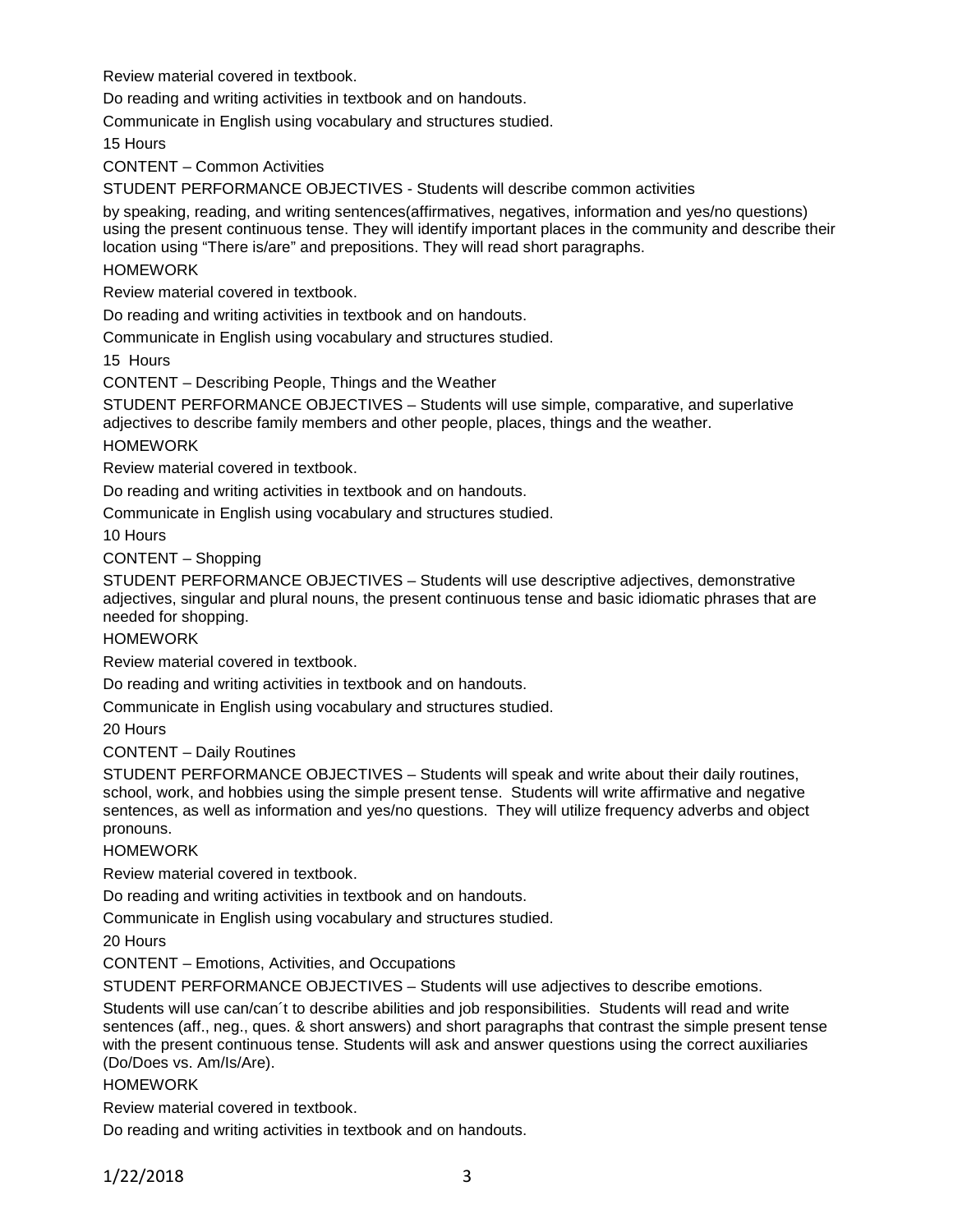Communicate in English using vocabulary and structures studied.

20 Hours

CONTENT - Past Activities

STUDENT PERFORMANCE OBJECTIVES – Students will use the past tense (both the BE Verb and other common verbs) to talk and write about past activities and feelings. They will write affirmative and negative statements and yes/no and information questions. They will contrast the usage of was/were vs. did. They will read short stories and ask and answer comprehension questions.

2 Hours

FINAL EXAM

## **METHODS OF INSTRUCTION:**

Classroom activities include listening exercises, pronunciation contrasts, dialogues, oral drills, question and answer pairs, guided readings, vocabulary development, oral composition, basic sentence writing, roleplaying, and guided writing. Lab hours consist of listening, speaking, reading, writing and computer activities.

## **METHODS OF EVALUATION:**

Category 1 - The types of writing assignments required: Percent range of total grade: 5 % to 10 % Written Homework

Category 2 -The problem-solving assignments required: Percent range of total grade: 0 % to 0 %

Category 3 -The types of skill demonstrations required: Percent range of total grade: 10 % to 20 % Class Performance/s

Category 4 - The types of objective examinations used in the course: Percent range of total grade: 80 % to 90 % Multiple Choice True/False Matching Items Completion Other: Short paragraph writing and oral interview

## **REPRESENTATIVE TEXTBOOKS:**

Recommended:

Joan Saslow and Allen Ascher. Top Notch Book 1 and the Active Book. Pearson Longman, 2011. Or other appropriate college level text.

Reading level of text, Grade: Basic/Beginning ESL Grade Verified by: Kathleen Campbell

Other textbooks or materials to be purchased by the student: Molinsky and Bliss' "Side by Side Plus - Life Skills, Standards, and Test Prep AND Side by Side Activity & Test Prep Workbook", (3rd ed) by Pearson Longman is a representative text, however the latest edition is from 2008. ISBN: 0-13-240254-8 AND 0-13- 040647-3

# **ARTICULATION and CERTIFICATE INFORMATION**

Associate Degree: